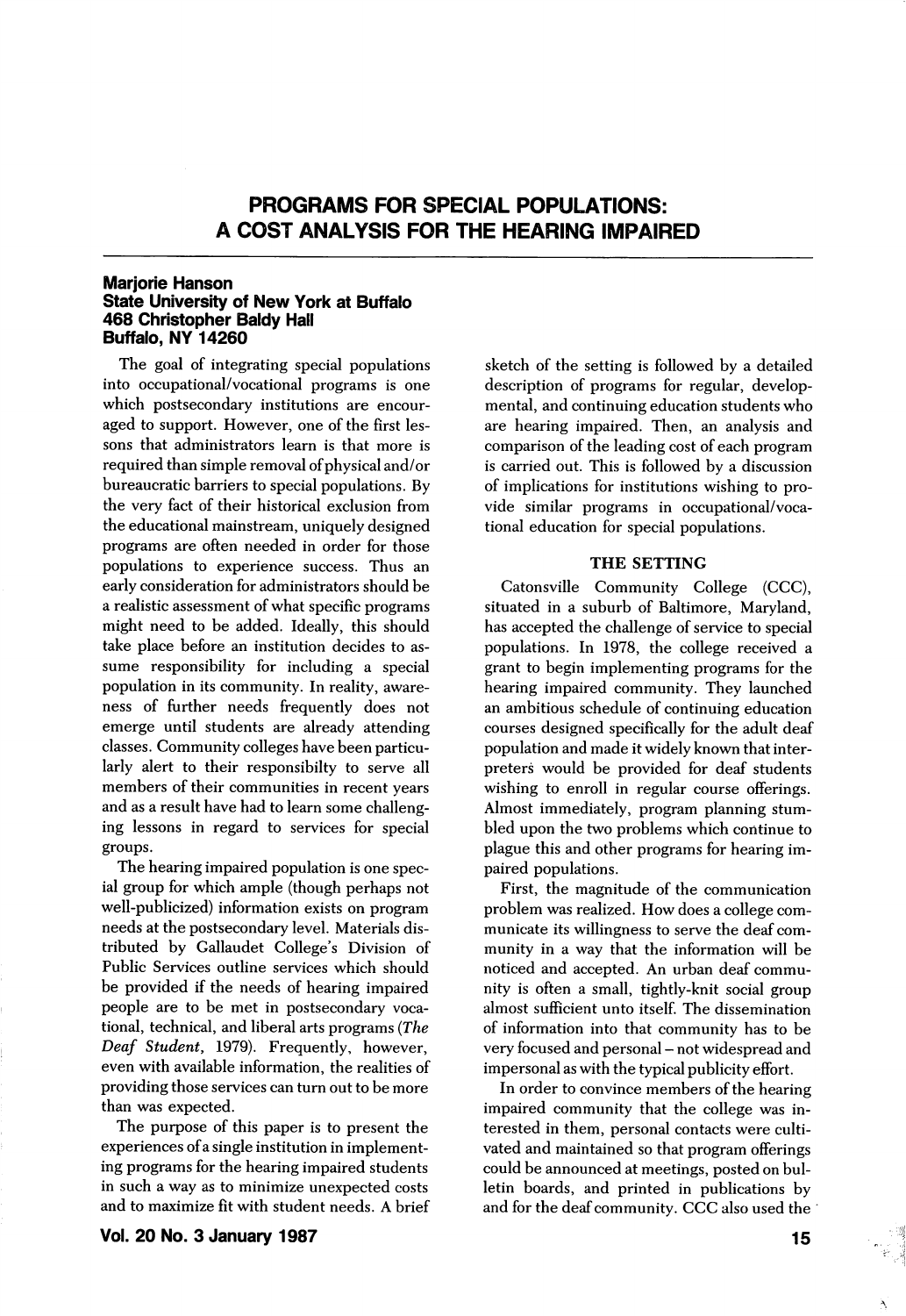expertise of hearing impaired persons in the planning and execution of the curriculum through the services of an advisory board.

A second problem, one unique to serving the hearing impaired community, was availability of qualified interpreters. Even if a college is serving only a few deaf students, their interests tend to vary almost as much as those of hearing students. As a result, since the college's schedule was not designed around the enroll ment patterns of hearing impaired students, more than one or two interpreters are necessary to cover classes in various subjects which are scheduled at the same time. This creates in tense demands at some times and a dearth of need at others. Qualified interpreters, how ever, need steady work and cannot rely on such sparse schedules. Furthermore, interpreters who are competent in basic interpreting skills are in short supply. When a knowledge of the technical language of many community college courses and the ability to handle the give and take of a classroom situation is added to the basic competencies required of interpreters, the pool of qualified persons becomes still smaller.

CCC attempted to handle the lack-of-interpreters problem (and socialization problems of deaf students) by offering courses to hearing students on the simultaneous method of com munication (a communication method which mixes certain elements of American Sign Lan guage with the exact signing of standard En glish). The college also moved toward the de velopment of a registered interpreter-training program. These steps caused the campus as a whole to become more sensitized to deaf stu dents and some students went on to become professional interpreters. However, the col lege's services to the deaf population were di luted by the peripheral task of training the hear ing community and the well-trained and highly skilled interpreters could often find more lucra tive positions outside of the community college.

While the problems of communication and interpreters persist at CCC, they are being mitigated as program directors continue to ad. dress these issues. Personal contacts in the deaf community have grown with the age of the pro gram and interpreters have realized that the program is permanent and that it can become a reliable source of assignments. Ultimately, perhaps, a few full-time interpreters can be hired as scheduling adapts to the need for consistent interpreter requirements.

## THE PROGRAMS

As programs for hearing impaired popula tions at community and junior colleges mature, some distinctions in the needs of the population begin to emerge. At CCC, services have evolved to serve three fairly distinct groups of hearing impaired individuals. The three groups include developmental students, regular students, and continuing education students. (See Table 1.) While it is probably true that all students at community colleges fall into these categories, it is helpful to examine the services provided to deaf students in this framework since those services can vary greatly from group to group.

Developmental students are those who need improvement in their verbal or quantitative skills before proceeding into a regular program. Like non-handicapped students who fall into this category, hearing impaired students also tend to be undecided as to what course of study to pursue. Hearing impaired students may also be in need of certain social skills such as inde pendent living or the ability to relate freely with others. This group of deaf students cur rently receives the greatest amount of institu tional support at CCC.

TABLE 1 Hearing-Impaired Students At Catonsville Community College (Adacemic Year 1980-1981)

| Group                                       | Frequency               | Percent |
|---------------------------------------------|-------------------------|---------|
|                                             | <b>ACADEMIC PROGRAM</b> |         |
| Developmental                               | 11                      | 45.8    |
| Regular                                     | 4                       | 16.7    |
| Developmental and<br>regular                | 4                       | 16.7    |
| Dropped out                                 | 5                       | 20.8    |
|                                             | CONTINUING EDUCATION    |         |
| Language enrichment<br>(Summer 1980)        | 12                      |         |
| For Hearing Impaired<br>Women (Spring 1981) | Insufficient            |         |
| Language enrichment<br>(Summer 1981)        | Insufficient            |         |
| Math enrichment<br>(Summer 1981)            | Insufficient            |         |

Regular students are the certificate- or degreeseeking students who are in vocational or liberal arts programs and are proceeding through a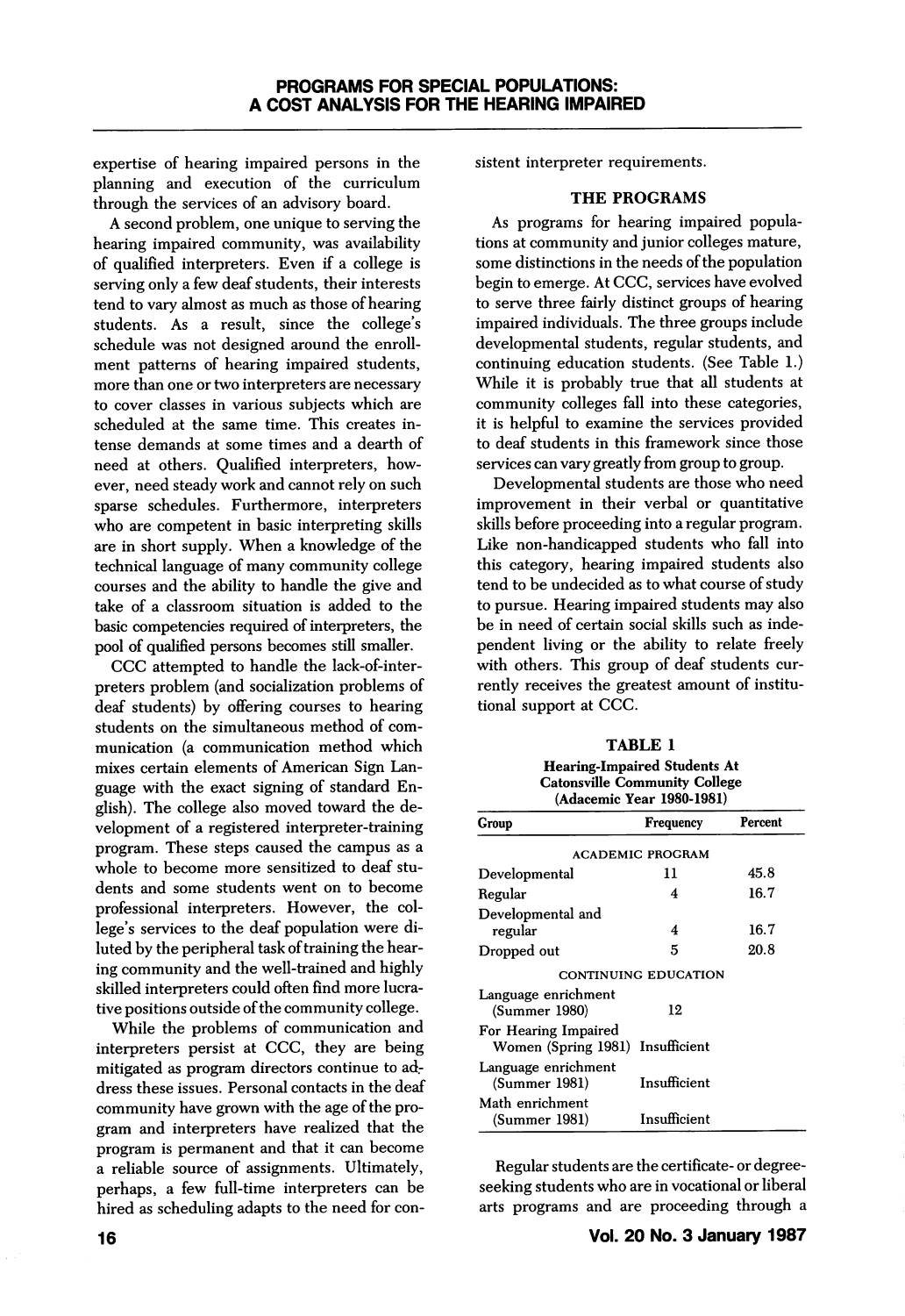given curriculum more or less independently. They tend to be older, self-directed, and appear to receive less services. They are in the minority among the hearing-impaired students, although they are probably the students (together with continuing education students) whom the col lege originally intended to serve.

Continuing education students are attracted to the college by non-credit courses which meet their interests or needs. At CCC this group was a major target of early efforts to serve the hear ing impaired. While CCC has continued to pro vide services which will meet the needs of this group, these efforts have not resulted in a con sistent or heavily patronized program.

While the three divisions may seem to be convenient labels for describing existing ser vices and accomplishments, it is important to note that they are not exclusive groups. Some students enrolled in developmental courses are also pursuing regular programs and, as a result, can be identified with both the developmental and the regular groups. Also, while the develop mental and continuing education groups are served for their own unique purposes, they may in turn be potential applicants for the regular program, i.e., it is hoped that at least some students from each of these groups will move into the regular program. Services which are currently being provided to each group are out lined in Table 2 and are discussed below.

# DEVELOPMENTAL STUDENTS

Developmental students clearly receive the widest range of services. They are enrolled in

sections of not-for-credit reading, English, and mathematics classes which are provided pri marily for their remedial needs, although a few hearing students who have similar skill levels also attend. Deaf students tend to enroll in these classes three or four times before passing, whereas hearing students at this skill level tend to complete the courses on their second try.

In addition to classroom experiences, tutors are provided in the learning laboratory to work one-on-one with hearing impaired students. Three tutors are available an average of forty hours a week, including two evenings. The English instructor also spends about four hours a week in the lab. Interpreters are provided in all developmental classes except English, as CCC is fortunate to have an English instructor fluent in sign communication.

In addition to these academic services, coun seling and administrative support are provided. These latter services are shared with the hear ing-impaired students enrolled in regular com munity college classes.

#### REGULAR STUDENTS

While special services provided by instruc tors to hearing-impaired regular students in the classroom may vary from none at all to consid erable adaptation of curriculum materials, no additional aid is provided by the college for these tasks. Workshops on deafness and sign language are occasionally provided for the CCC faculty, but the day-to-day adaptations neces sary for teaching hearing impaired students in regular classrooms are left to instructors.

| <b>Special Services to Hearing Impaired Students</b> |                                                                                   |                                                                   |                                                            |  |  |
|------------------------------------------------------|-----------------------------------------------------------------------------------|-------------------------------------------------------------------|------------------------------------------------------------|--|--|
| Service                                              | Developmental<br>(Billablè hours<br>per semester $= 133^a$ )                      | Regular<br>(Billable hours<br>per semester = $42^a$ )             | <b>Continuing Education</b><br>(N varies)                  |  |  |
| Instruction                                          | Reading (3 hours)<br>English $(3 \text{ hours } + \text{ lab})$<br>Math (3 hours) | None                                                              | Varies                                                     |  |  |
| <b>Tutoring</b>                                      | 40 hours/week                                                                     | None                                                              | None                                                       |  |  |
| Interpreting                                         | 6 hours/week<br>(all classes except<br>English) plus needs<br>outside of classes  | $Hours/week = Billable$<br>hours plus needs<br>outside of classes | Varies with Demand                                         |  |  |
| Counseling &<br>Administration                       | 35 hours/week                                                                     |                                                                   | Shared with service<br>to other Handicapped<br>Populations |  |  |

TABLE 2

^Includes hours charged to students taking advantge of both programs simultaneously.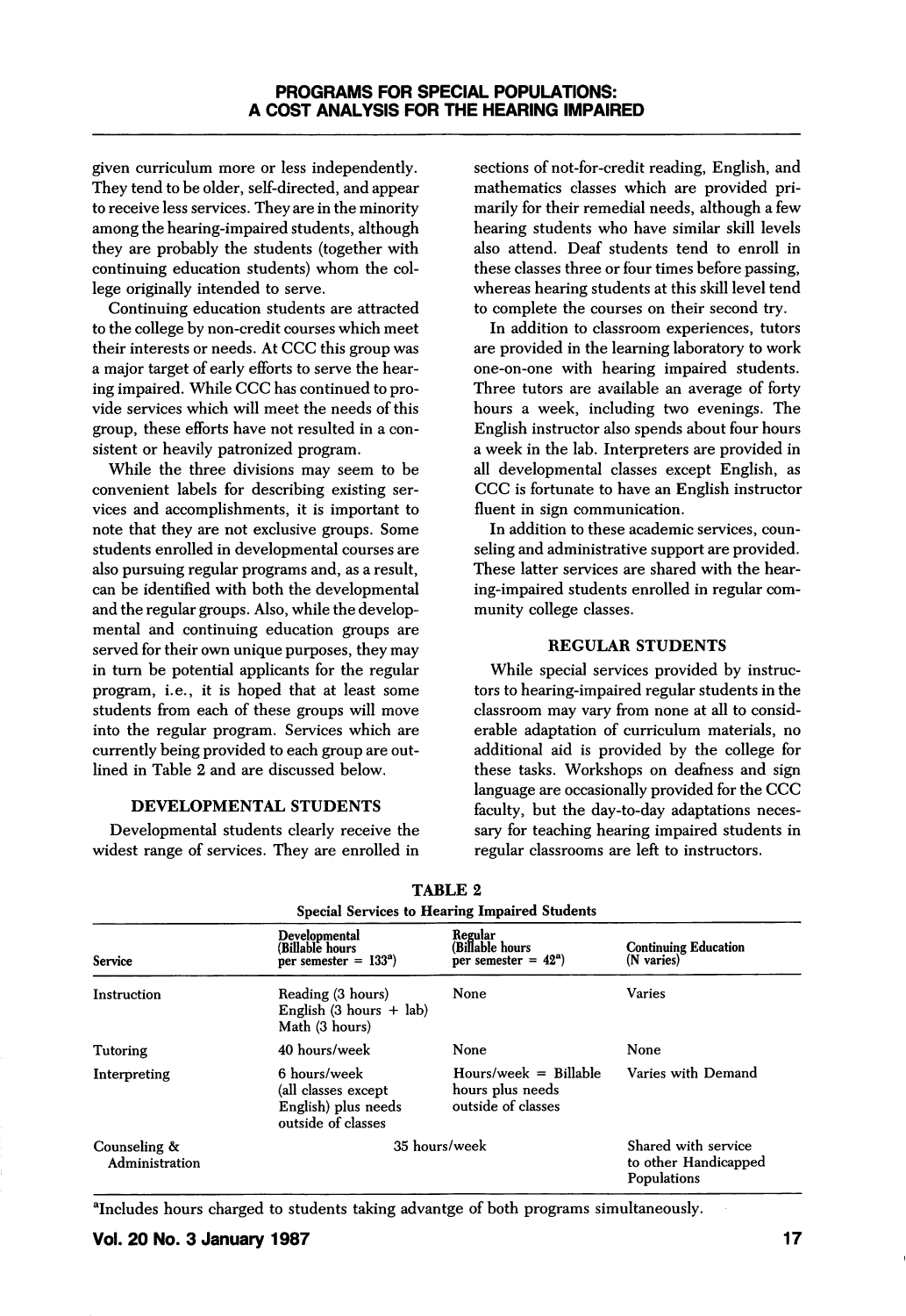Services, therefore, for regular hearing im paired students are limited to interpreters. As ail of these students are enrolled in different classes, one hour of interpreting per week is required for each hour for which a student is registered (billable hour). While counseling and administrative support (including interpreter scheduling) are services available to regular as well as developmental students, since some reg ular students attend classes only in the evening, their use of counseling may be less than that of developmental students.

# CONTINUING EDUCATION STUDENTS

While the services listed under Continuing Education Students in Table 1 are available to the deaf community, it is not clear how often they have actually been provided. For example, interpreters are available for any continuing education class with at least three (in vocational classes) to five (in non-vocational classes) deaf individuals. In reality, however, even though the minimum requirements are said to be more flexible than they appear, interpreters have sel dom been provided for regular continuing edu cation courses.

Similarly, there were several courses de signed specifically for hearing impaired stu dents in 1978; information is not available on the success of those courses. Of more recent courses offered specifically to the deaf commu nity, one (in language enrichment) was allowed to run with twelve enrollees in the Summer of 1980 although the minimum for continuing edu cation courses is usually 15. This course was offered again in 1981 along with a math enrich ment course specifically for deaf adults, but the small number of registrants precluded actually holding the class. A course for hearing impaired women offered in the Spring of 1981, which was limited to 12, did not enroll enough stu dents to run.

Communication and transportation problems are cited as limitations to participation of hear ing impaired learners in community education programs at CCC. A network which is still very dependent on a few dedicated individuals has gradually been built up which insures that an nouncements will be made available to two pub lications in the deaf community and to Catholic Charities. A telecommunication device for the deaf is now located in the community service office and it is well-used by individuals seeking information about CCC.

However, the complexity of public transpor tation serving the campus seems to be a prob lem which may be beyond the control of the CCC. It is not known how severely this has impeded the participation of deaf individuals in community services programs and it is not clear how seriously the college would consider offering courses off-campus in locations more convenient for the deaf community.

The actual development of programs for the deaf community has been highly dependent on the interest of a few specific staff members. A coordinator of continuing education services for special populations may be a solution to the fluctuating institutional commitment resulting from the idiosyncrasies of staff interests. Some one who is serving all special populations does not always have the needs of individual popula tions in mind.

### ASSIGNING COSTS

For the community or junior college con templating an increase in services to the deal community, more information than services provided is needed. Some estimate of local and unit cost should be provided so that admini strators may judge the feasibility of implement ing such a program whether it be through local funds or grant monies. The earlier discussion of the programs and Table 2 show that personnel constitute the leading costs in a program of this type. Table 3 itemizes the costs of personnel components of regular and developmental pro grams for hearing impaired populations. These cost estimates are based on the level of services and the amount of participation at CCC al though the costs assigned are calculated from standard costs for these services nationwide ("Faculty Salaries," 1981; U.S. Department of Labor, 1980).

The costs reflect those expenses which are above and beyond those accrued for the educa tion of regular, non-handicapped students. For example, for regular hearing-impaired students there are no instructional costs above those of non-handicapped enrollees. However, develop mental students are in courses designed speci fically for them. One or two hearing students who need instruction in the skill might also enroll, but the courses would not be available in the current form except for the needs of the hearing impaired students. Thus, instructional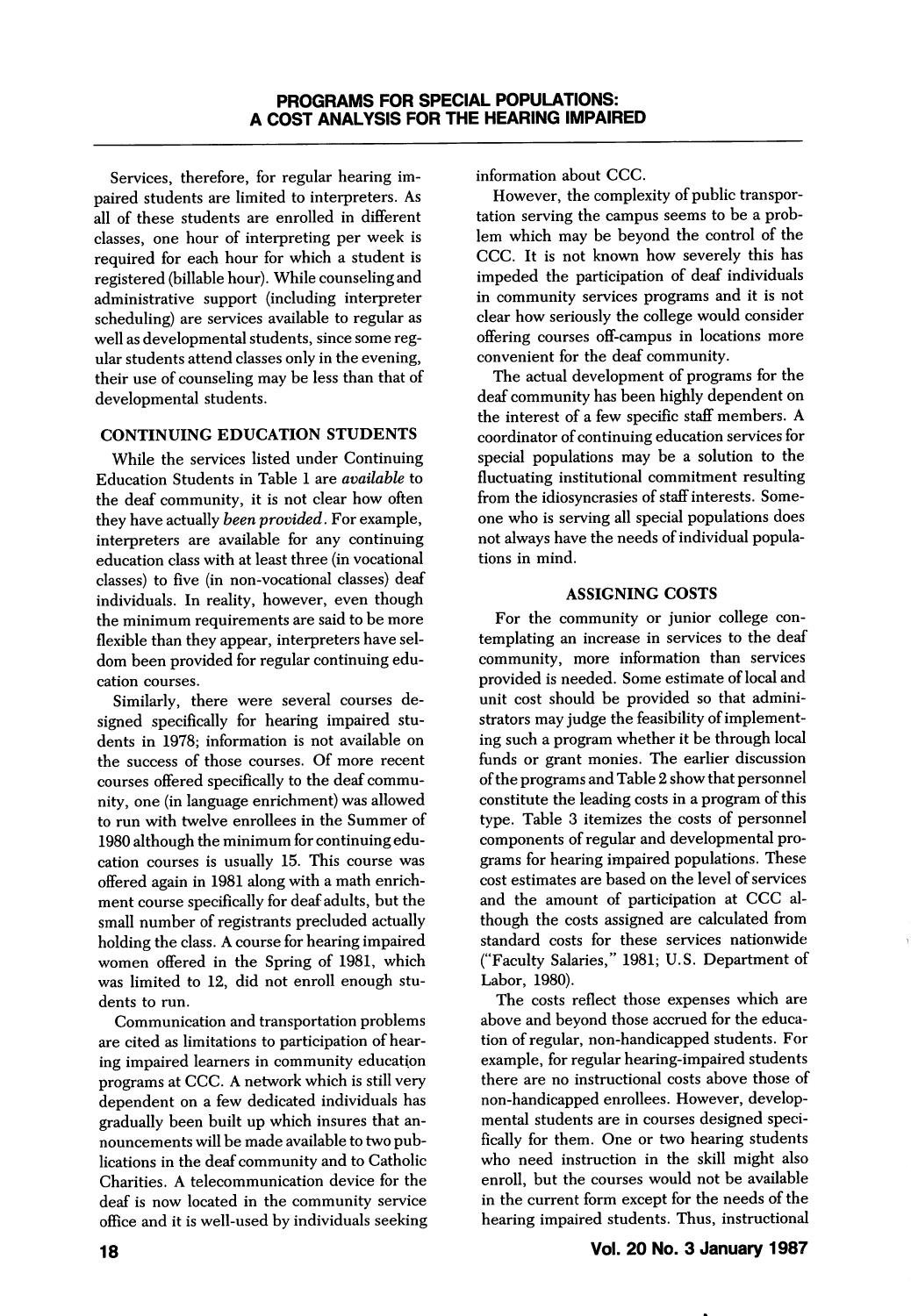# PROGRAMS FOR SPECIAL POPULATIONS: A COST ANALYSIS FOR THE HEARING IMPAIRED

| Annual Cost Estimates of Programs for Developmental and Regular Hearing Impaired Students <sup>a</sup> |                                                                                        |                                         |                      |  |
|--------------------------------------------------------------------------------------------------------|----------------------------------------------------------------------------------------|-----------------------------------------|----------------------|--|
| Service                                                                                                | Developmental<br>(133 billable hours/semester)                                         | Regular<br>(42 billable hours/semester) | Both                 |  |
| Instruction                                                                                            | $$15,473^{\rm b}$<br>$(3$ instructors $@$ <sup>1</sup> / <sub>5</sub> time)            |                                         | \$15,473             |  |
| Tutoring                                                                                               | \$9,178<br>(1 instructor $@$ $\frac{1}{5}$ time +<br>40 hours @ \$3.35<br>minimum wage |                                         | \$9,178              |  |
| Interpreting                                                                                           | \$1,620<br>@/hour                                                                      | \$11,340<br>@/hour                      | \$12,960             |  |
| Counseling &<br>Administration<br><b>TOTAL COST</b>                                                    | $$14,302^{\circ}$<br>\$40,302                                                          | $$6,603^{\circ}$$<br>\$17,943           | \$20,634<br>\$58,245 |  |
| UNIT COST<br>(per billable hour)                                                                       | 152<br>\$                                                                              | \$<br>214                               | 166<br>\$            |  |

#### TABLE 2

^Assuming two fifteen-week semesters.

<sup>b</sup>Based on the median annual salary for all ranks of faculty at 2-year public post-secondary institutions (\$21.490) plus 20% fringe benefits. From "Faculty salaries for 1981-82," The Chronicle of Higher (\$21,490) plus 20% fringe benefits. From "Faculty salaries for 1981-82," Education, November 11, 1981, p. 12.

^Based on 95% of the median annual salary for college counselors, 1978 (\$18,100) plus 20% fringe benefits. U.S. Department of Labor, Bureau of Labor Statistics. Occupational Outlook Handbook, 1980-81 edition.

costs for developmental deaf students cover three special courses in reading, English, and mathematics offered by instructors from the re spective departments. Since a faculty course load at CCC is 15 hours per week, these offer ings reflect one-fifth of each of the three faculty member's assignments.

Tutoring is not only *available* to developmental hearing-impaired students, it is required that they sign up for one hour of learning labo ratory credit. Thus, tutors who can communi cate by signing are provided at minimum wage according to need. The number of hours pro vided varies from one semester to the next be tween thirty and fifty. Forty hours is the level of service indicated in the table. Additionally, one instructor spends three hours per week with students in the lab in addition to her reg ular class. This time reflects another one-fifth of her teaching load. Regular hearing-impaired students do not need to make use of the labora tory services.

Interpreting is the area of service which most readily comes to mind when institutions decide to serve the deaf student. While by far the best method of communicating with those deaf per sons who know and communicate by means of sign is to sign and speak simultaneously, few community college faculty members are fluent enough with their hands to conduct classes using sign. Thus, interpreting is a service which is needed by both developmental and regular hearing-impaired students. Six hours of inter preting per week are needed for instructors in the developmental program. On the other hand, regular deaf students must have an in terpreter for every course in which they are enrolled. Currently no two of them are enrolled in the same course, so their needs must be met by 42 hours of interpreting services per week. Interpreters may be hired for between eight and nine dollars per hour; in the table they are priced at nine dollars an hour.

The program for hearing-impaired students is administered by a counselor at CCC so coun seling and administration are considered as one item in Table 3. Ninety-five percent of her time is designated to be devoted to the program for the hearing-impaired so the cost of 95% of a counselor's salary is divided between the de velopmental and regular programs proportion ally to the number of students enrolled in each.

Total direct personnel costs for a program such as the one at Catonsville are found to be over \$50,000, with the developmental program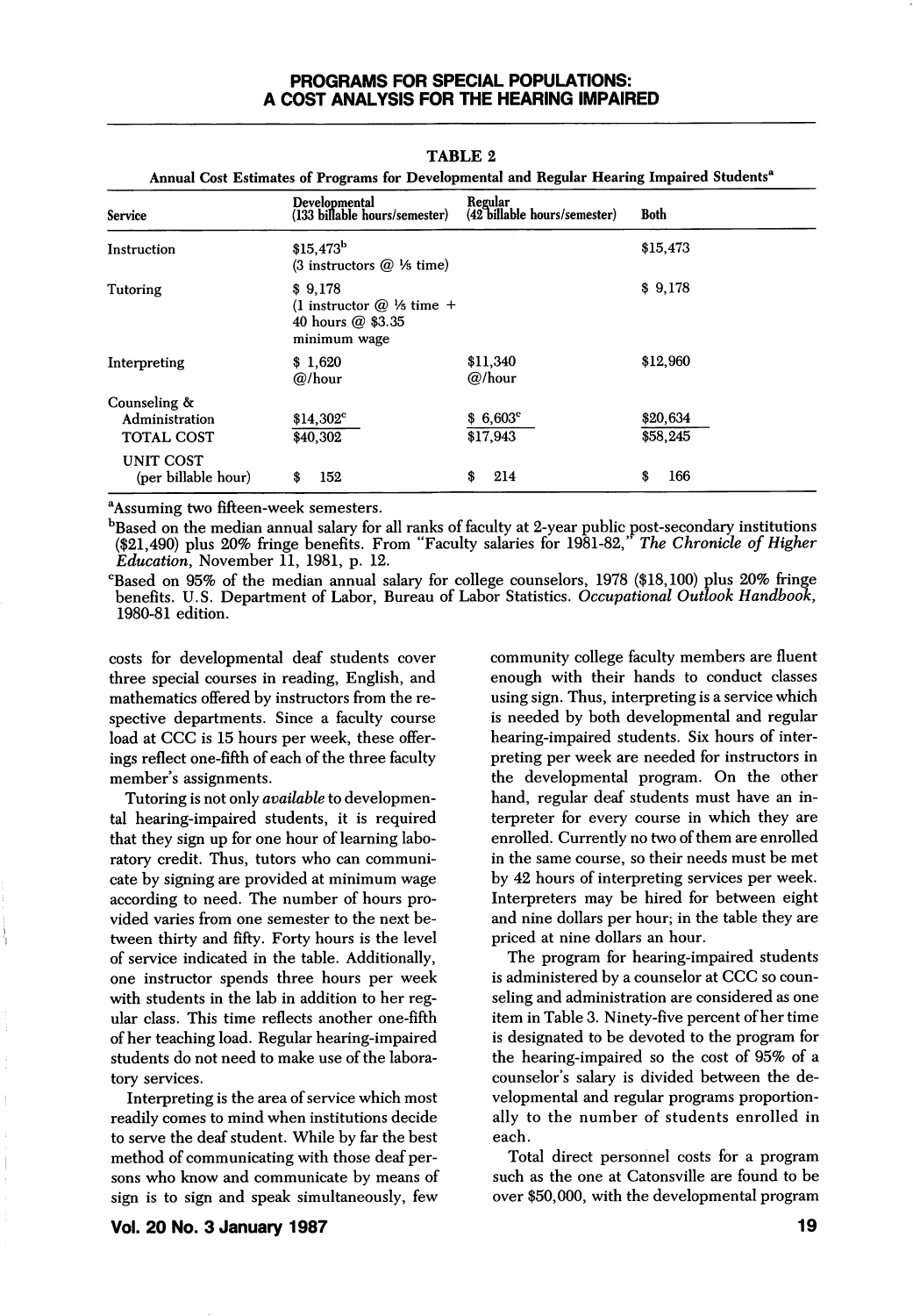costing twice as much as the regular one. This imbalance could be predicted both because of the larger number of developmental students and the greater number of expensive services which they receive. An important point can be noted, however, by looking at the unit cost per billable hour for developmental as opposed to regular students. The developmental students turn out to be considerably less costly. This occurs despite the unusually heavy (and un billed) cost of a faculty member in the learning laboratory. (The students, enrolled for one hour, are getting three hours of instructor time.) Of course, this more reasonable unit cost is dependent on a sufficient enrollment of de velopmental students.

To summarize, services provided to develop mental hearing impaired students tend to be less costly (in terms of personnel time) per in dividual than those provided to regular hearing impaired students. These economies of scale do, of course, have a limit. For example, tutors report that services are utilized almost 100% of the time with the current number of students and students are sometimes forced to wait their turn. Thus, higher enrollments of students would probably require more tutors, all other things being equal.

On the other hand, these economies of scale point out another factor in the development of the current program: For each unique kind of service needed by an incoming hearingimpaired student, an additional investment is necessary to develop services to meet that need. CCC must decide whether offering a service is feasible, given current objectives and future demands. An example of this dilemma has oc curred with the arrival of a hearing-impaired Latin American student. His need to leam En glish as a third language cannot adequately be met by either the developmental classes for hearing-impaired Americans or the English as a second langauge (ESL) classes. Does CCC see the unique type of service needed by this student as one that they wish to develop and which will be needed by other students in the future? This is a question which must be ad dressed whenever a unique need is identified.

The unstable status of the continuing educa tion program for the deaf community does not permit detailed analysis of costs. Persons in terested in furthering the goals of that kind of program for hearing impaired persons would do

well to see that records of requests and enrollment are carefully kept and analyzed periodi cally. This would serve to aid informed admini strative decision-making.

# IMPLICATIONS FOR SPECIAL NEEDS PROGRAMS

Important information for planning can be gleaned from the experiences of other institu tions in developing special programs. This dis cussion has focused on provision of programs for one group with special needs - the hearing impaired population. It presented partial cost information on one configuration of services.

The ingredients method is recommended for identifying the costs of a program (Levin, 1975). In this article, only the leading ingredient, per sonnel costs, was analyzed. Other ingredients in any special program would include facilities, equipment, and indirect administrative costs. Facilities and administrative overhead would probably be no different for the deaf students than for other students. Unless the facilities are very old, they would probably include classes with good lighting and moveable furniture so that good visibility can be maintained between student and teacher, student and interpreter, and student and student.

Equipment, however, is a cost which should be taken into consideration for hearing impaired students. At least one telecommunications de vice for the deaf is essential and audiovisual equipment is useful as a teaching aid. Purchases might include videotape players and video tapes, captioned films and slide presentations, and dictionaries of technical terms in sign.

Further attention on the cost side should also be given to services which go beyond the basic ones outlined in this analysis. For example, at CCC opportunities for socializing through a deaf social club and interpreted drama produc tions are provided. These activities are vital to a special group and need to be considered if enrollment is to be maintained. Also, interpret ers are often needed on short notice between deaf students and the rest of the community. CCC currently relies on the good graces of hear ing students who can sign for these spontaneous needs. Likewise, notetakers in classes which are necessary to supplement interpreters are found among the ranks of hearing students who volunteer.

On the enrollment side of the picture, since